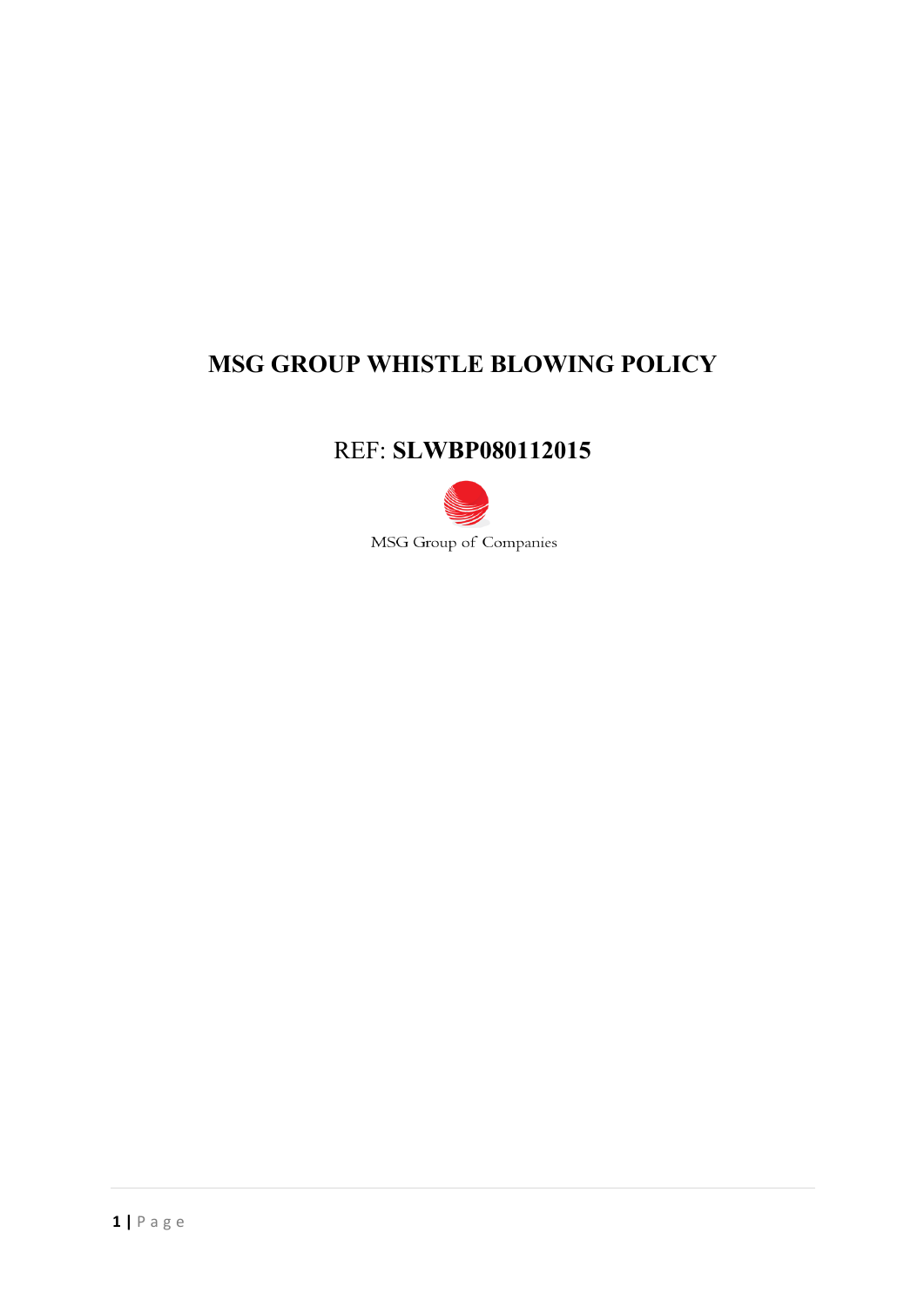## **Table of Contents**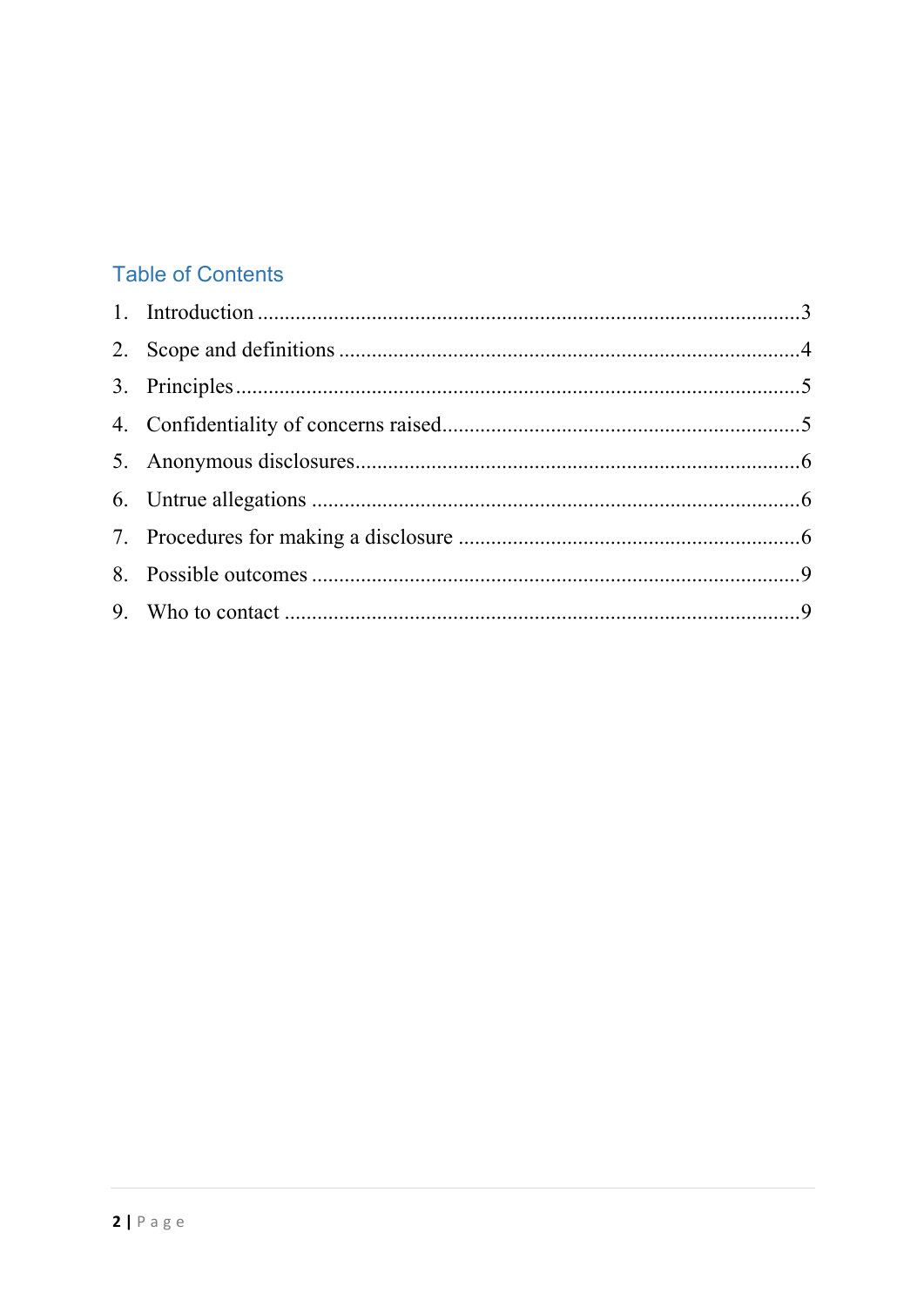### **Somcable Whistleblowing Policy and Procedures**

### **1. Introduction**

1.1. MSG Group of Companies ("the Company") has developed this Whistleblowing Policy to demonstrate its commitment to open and accountable management and the prompt actioning of any concerns raised. This policy is designed to allow staff and other internal Business Partners (including e.g. contractors, consultants) to disclose information that they believe shows malpractice, unethical conduct or illegal practices in the workplace, without being penalised in any way. This includes protecting staff from any detriment or discrimination if they do report (i.e. 'blow the whistle on') improper or illegal conduct within the organisation.

1.2. The aim of this policy is to provide an internal mechanism for reporting, investigating and remedying any wrongdoing in the workplace. In most cases staff should not find it necessary to alert anyone externally. However, the law recognises that in some circumstances it may be appropriate for staff to report their concerns to an external body such as a regulator. It will very rarely if ever be appropriate to alert the media. The Company expects concerns to be raised internally in the first instance by the whistleblower approaching their manager. If that is not appropriate in the circumstances, then any of the following can be approached directly with concerns:

- 1.2.1. The Compliance Officer
- 1.2.2. Any Board Member
- 1.2.3. Head of Human Resources

1.3 The Company strongly encourages any internal Business Partner to seek advice before reporting a concern to anyone external. For example, seek legal advice or approach a local Non-Governmental Organisation ("NGO") or charity such as Transparency International, Corruption Watch or Public Concern at Work.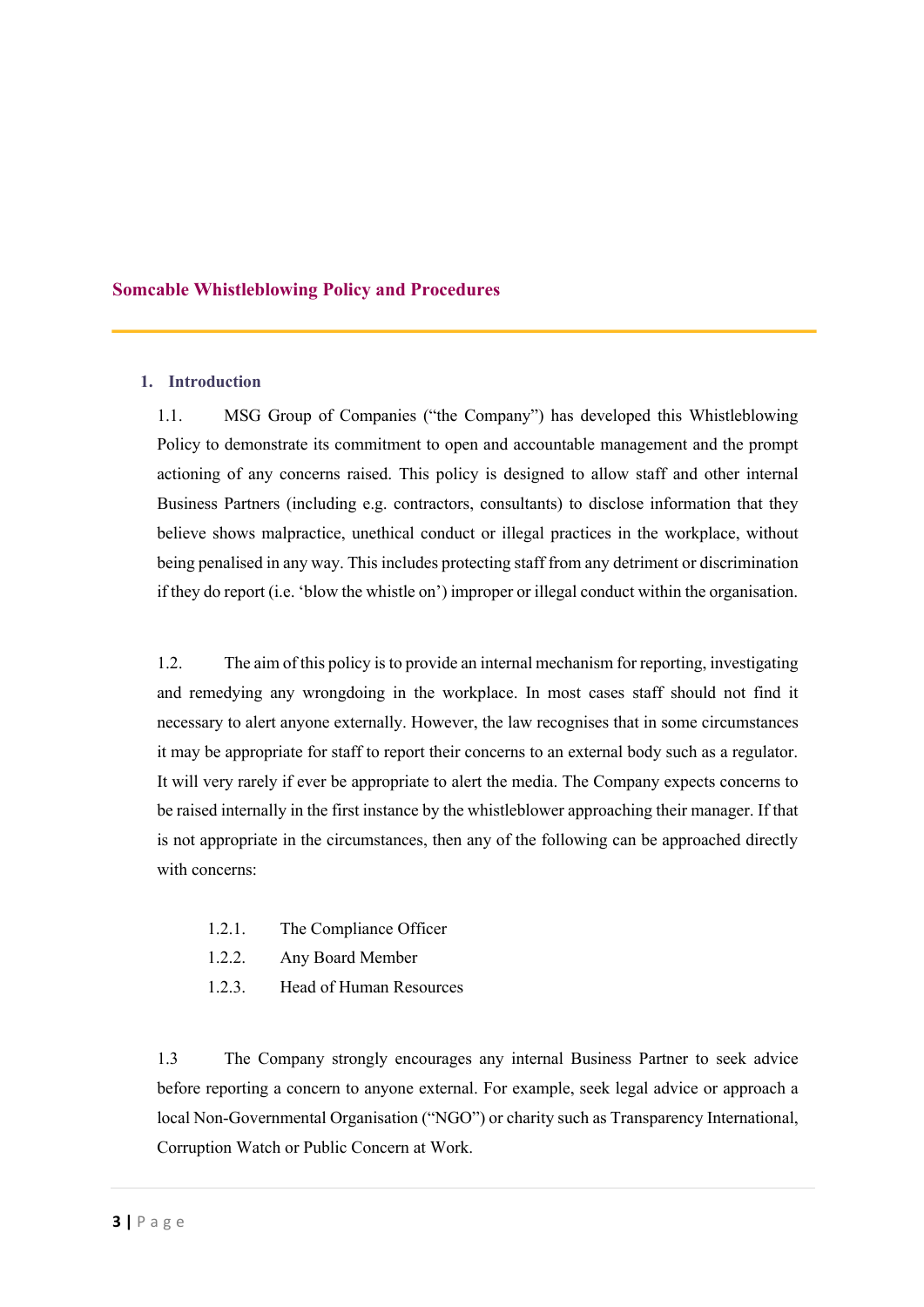1.4 The Company is committed to maintaining an open culture with the highest standards of honesty and accountability, where staff can report as soon as possible any legitimate concerns in confidence in every area of its operation. This Policy reflects the legal protection given staff under the Somaliland law; however, the Company recognises the importance for these same standards to apply wherever it works in the world.

1.5 This Policy applies equally to all employees, officers, consultants, contractors, volunteers, casual workers and agency workers of the Company regardless of seniority or length of service.

1.6 This policy does not form part of any employee's contract of employment and the Company may amend it at any time.

## **2. Scope and definitions**

2.1. This Whistleblowing Policy is intended to allow concerns that relate to suspected wrongdoing or danger at work to be reported if they are concerns that are held in good faith and/or are reasonably believed to be in the public interest. They may be investigated separately, but might then lead to the instigation of other Company policies and procedures. Examples of such concerns (which are not exhaustive) might include:

- A criminal offence
- The breach of a legal obligation or regulatory requirement
- Bribery or financial fraud
- A miscarriage of justice
- A danger to the health and safety of any individual
- Damage to the environment
- Modern Slavery
- Unethical conduct (including the use of sex workers)
- Deliberate attempt to conceal any of the above

2.2. If a member of staff fails to notify the Company of an occurrence included in, but not limited to, the list of categories of disclosures stated on section 2.1 above, it may be regarded by the Company as misconduct.

2.3. This policy should not be used for complaints relating to a member of staff's personal circumstances, such as the way they have been treated at work. In those cases staff should contact their HR manager.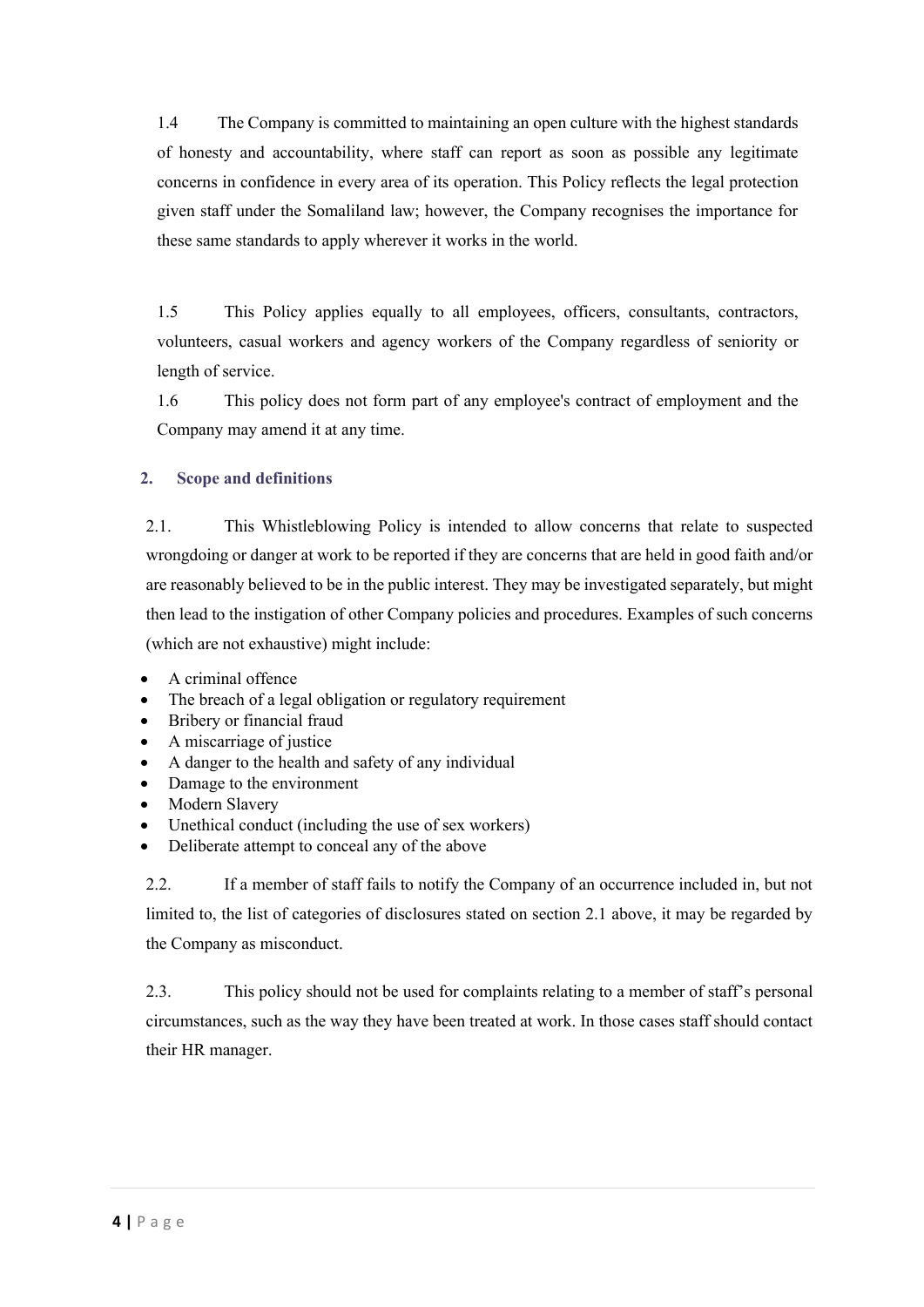### **3. Definitions**

**Whistleblowing** is defined as the raising of a concern relating to any suspected breach of the law, Company Policy or ethical conduct, including but not limited to the matters above at 2.1.

These reports are known as **Protected Disclosure** when made in good faith. Whistle-blowers are protected from suffering any detriment as a result of their 'disclosure'.

This Whistleblowing Policy is designed to enable an employee to report inappropriate behaviour that is not specifically directed at them personally.

**Confidentiality** is an express term in the contract of employment, stating that an employee or member of staff will not disclose confidential information that concerns the Company. However, where a member of staff discovers information that they believe shows malpractice, unethical conduct or illegal practices within the Company, then the option to disclose the information independently of line management and without fear of reprisal for breach of confidentiality is made available under this Whistleblowing Policy.

### **4. Principles**

1.1. This policy offers guidance and protection to those members of staff who disclose a whistleblowing concern. The Company's aim is that the wellbeing of any member of staff should not in any way be harmed as a result of that protected disclosure, whether the item reported proves to be true or not, provided the reporting was carried out in good faith.

1.2. Subjecting any member of staff to a detriment because of a protected disclosure, including a member of staff who has been investigated as part of the disclosure, may be regarded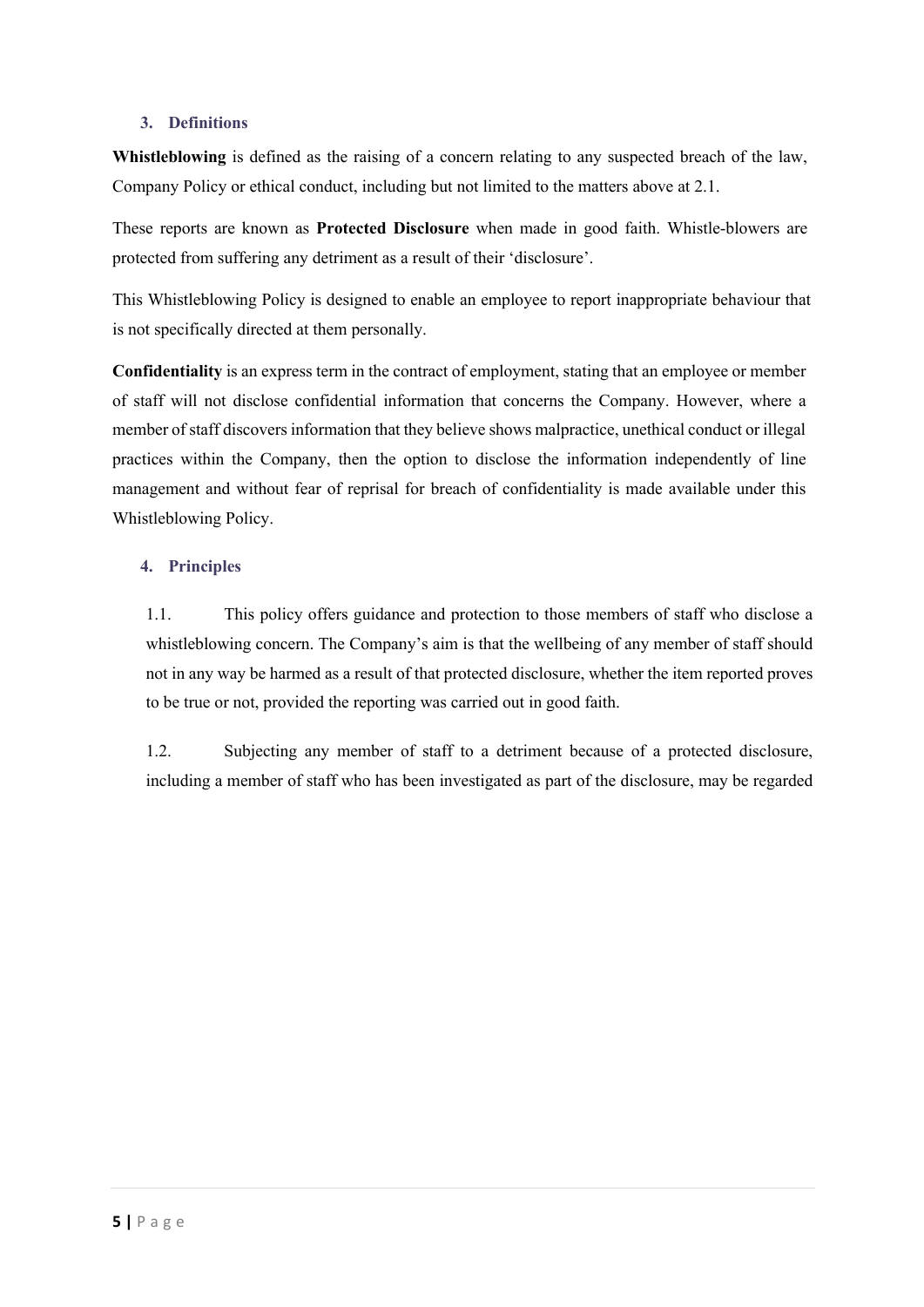as gross misconduct which will result in disciplinary action. A detriment includes dismissal, disciplinary action, threats or other unfavourable treatment.

1.3. The Company undertakes to protect any member of staff from any personal claims and from any detriment, victimisation, harassment or bullying as a result of their disclosure.

1.4. The Company undertakes to comply with all applicable laws relating to the prohibition of retaliation against good-faith whistle-blowers who raise issues of concern.

1.5. This policy is not designed to support a member of staff who wishes to question financial or business decisions that have been taken by the Company; nor should it be used to seek reconsideration of matters which have already been addressed under other Company policies.

1.6. In most cases, whistleblowing claims need to be made promptly and at the latest within the three-month period following the date of the act complained of. Limited exceptions may apply in particular circumstances only.

## **5. Confidentiality of concerns raised**

1.7. We hope that staff will feel able to voice whistleblowing concerns openly under this policy. However, the Company will treat all disclosures in a confidential and sensitive manner. As part of this, the identity of any member of staff making an allegation will, to the best of the Company's ability, be kept confidential so long as it does not hinder any investigation. However, the individual making the disclosure may need to provide a statement as part of the evidence gathering process and their identity may be revealed or implied as part of the investigating process, at the very least, to the investigating team.

1.8. If a criminal investigation follows, the member of staff may be needed as a witness. If this occurs, the HR Manager will notify the member of staff at the earliest opportunity.

## **6. Anonymous disclosures**

6.1. This policy encourages staff to put their name to any disclosure they make. Concerns expressed anonymously are less powerful and may be less easy to investigate; however, they will be considered and reviewed at the Company's discretion.

- 6.2. In exercising this discretion, the factors taken into account will include:
	- The seriousness of the issues raised
	- The credibility of the concern
	- The likelihood of confirming the allegation from attributable sources.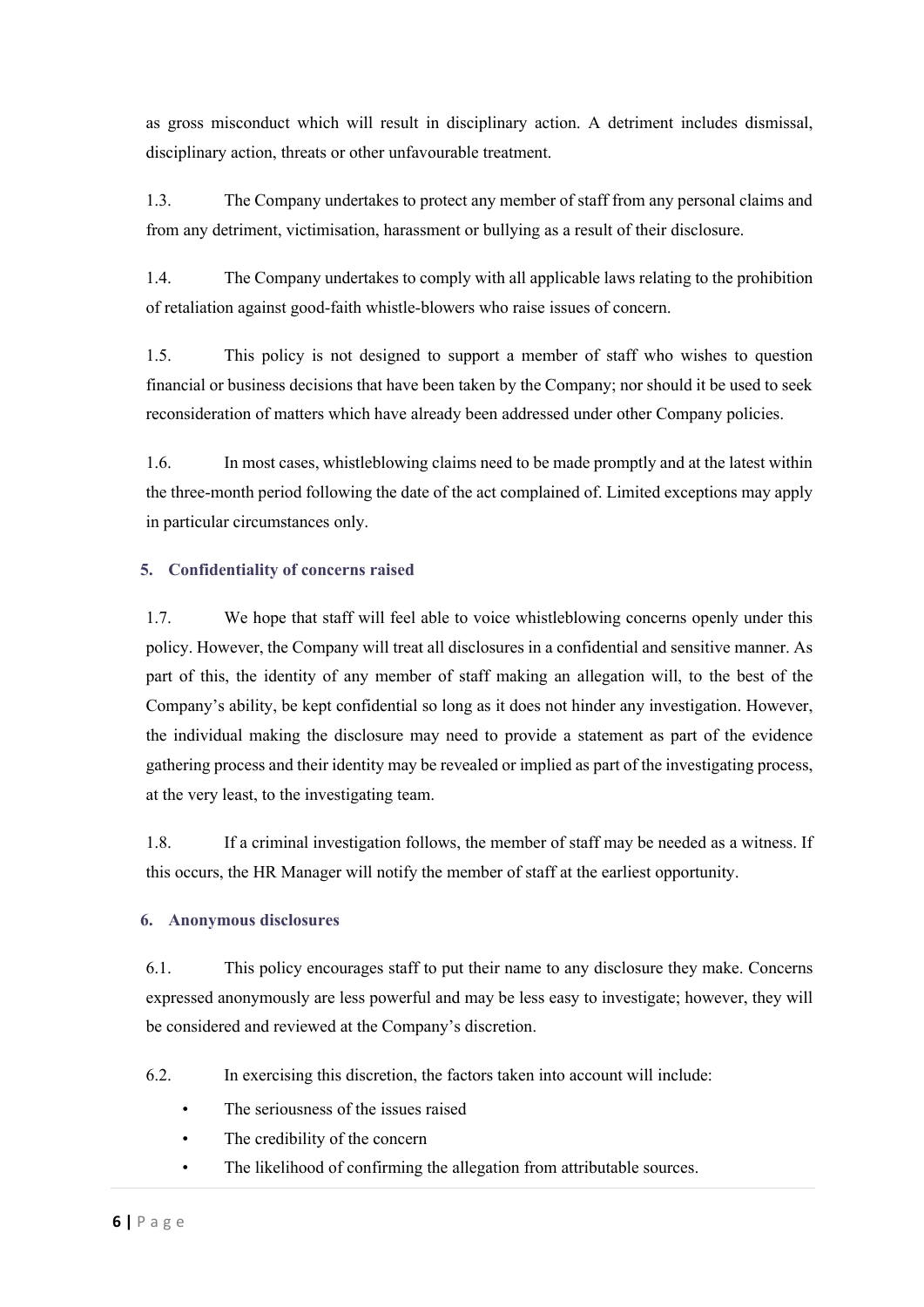6.3. Staff who are concerned about possible reprisals if their identity is revealed should come forward to an HR Manager or one of the other contact points listed in section 1 of this policy and appropriate measures can then be taken to preserve confidentiality.

## **7. Untrue allegations**

7.1. If a member of staff makes a genuine allegation in good faith, which is not confirmed by subsequent investigation, no action will be taken against them. If, however, they make malicious or vexatious allegations, particularly if they persist with making them, then disciplinary action may be taken against the individual concerned under the HR Disciplinary Procedures**.**

## **8. Procedures for making a disclosure**

8.1. For locations outside of Somaliland, any local employment law requirements in relation to whistleblowing, over and above this policy and procedure, should also be applied. If in doubt, seek advice from your HR Manager.

8.2. If a member of staff believes that a matter or practice within the scope of this policy (section 2.1) is or has been taking place, they should make the disclosure immediately to their line manager. If the matter or practice is more serious and/or concerns the line manager then it should be reported to their HR Business Partner. Staff may also report their concerns confidentially to wb@msggroupofcompanies.com which will be received by a member of the Audit, Risk and Compliance Committee of the Board.

8.3. There is no specific method that staff should use to make a disclosure; they can use email, telephone or post, for example. Any reasonable personal expenses incurred in making the disclosure can be claimed as a reimbursable business expense.

8.4. Exceptionally, if the member of staff believes it is inappropriate for any reason to report the concern to the HR team, they may report it to either the Chief Executive Officer or to the email provide in sec 7.2 above

8.5. An investigation will then take place into the alleged matter or practice. This may involve meeting with the member of staff to discuss their concerns. When disclosing any concerns, the member of staff would not be expected to have absolute proof of malpractice or illegal practices, but would need to show the sound reasons for their concerns. Section 8 below deals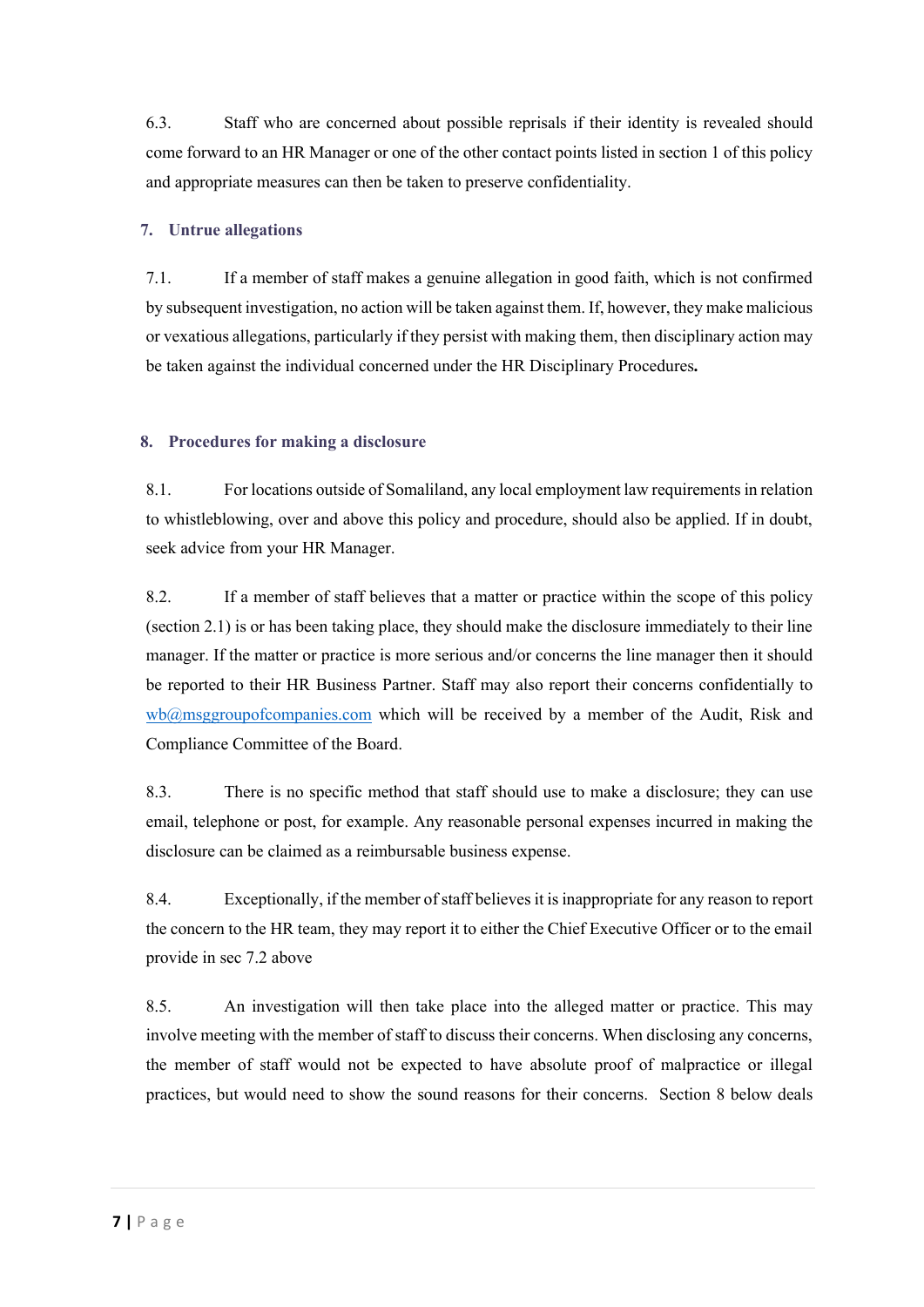with the process which will be followed for Investigations arising from a Whistleblowing disclosure.

8.6. Once a protected disclosure has been received (whether via the anonymous email, or by being escalated from a manager or Board member to whom the report has been made in the first instance) it is initially seen by the HR Manager who will report it to the Chief Executive Officer and Compliance Officer, giving details of the protected disclosure, including:

- Date and substance of the protected disclosure
- Identity and level of seniority of the alleged wrongdoer(s)
- Level of risk associated with the alleged wrongdoing.

8.7. The HR Manager, CEO and Compliance Officer will together decide whether sufficient information exists to allow the allegation(s) to be investigated and, if so, the appropriate process to determine:

- The nature and scope of the investigation
- Who will lead the investigation (that person may be external to the Company)
- The nature of any technical, financial or legal advice that may be required
- A timeframe for the investigation (paying regard to the level of risk)
- Whether any individual(s) under investigation should be suspended.
- The preservation of any evidence such as emails, financial records or documents

8.8. They will also consider the appropriate time to inform any alleged wrongdoer(s) of the investigation process. The Company will also aim to keep the member of staff who raised the concern informed of the progress of any investigation and its likely timescale. However, sometimes the need for confidentiality may prevent the Company giving specific details of the investigation or any disciplinary action taken as a result. Staff should treat any information they are given about the investigation as strictly confidential**.**

7.9 Once a preliminary decision has been taken to investigate, such a decision must be ratified by the Audit Risk and Compliance Sub-Committee of the Board.

## **9. Investigation Process**

8.2 Once an investigation commences, the following procedure will be followed:

8.2.1 The whistleblower report will be recorded and an investigative file established. In the case of an oral report, the first party to have received the report is also to prepare a written summary.

8.2.2 The investigation will document all relevant facts, including persons involved, times and dates. Interviews will be recorded by means of contemporaneous notes and/or, with the consent of the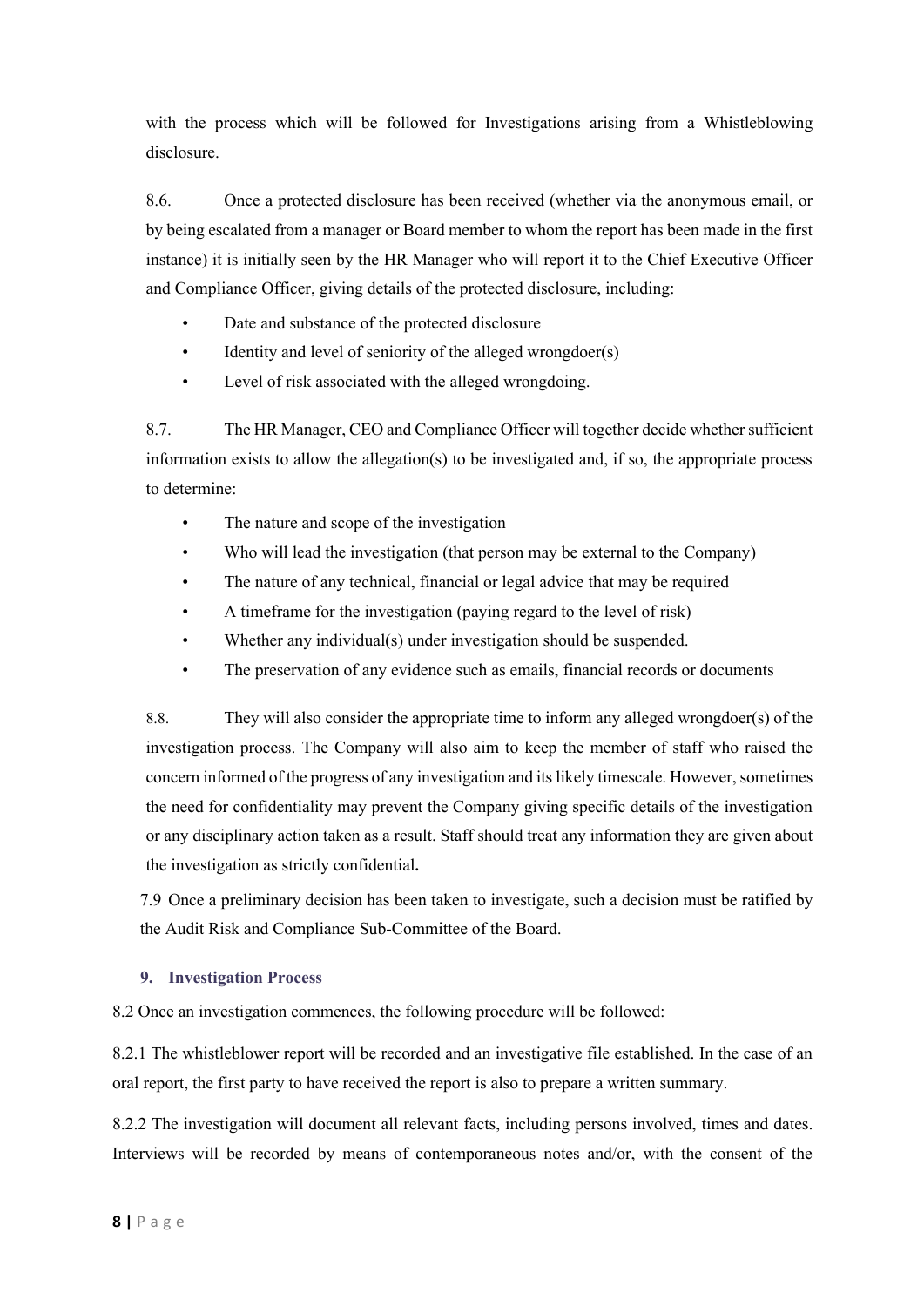interviewee, be tape recorded. Email boxes may be collected, forensically analysed and extracted for evidence. The Company will protect the legal rights of suspects in the investigation.

8.2.3 The Chief Executive Officer or the Chairman of the Audit Committee shall advise the Board of Directors of the existence of an investigation.

8.2.4 The identity of a person filing a report will be treated as confidential to the extent possible, and only revealed on a need-to-know basis or as required by law or court order.

## **9. Investigation Report**

9.1 On completion of the investigation, a written investigative report will be provided by the persons employed to conduct the investigation to the Chief Executive Officer and the Chairman of the Audit Committee. If the investigation has documented unlawful, violative or other questionable conduct, the Chief Executive Officer or the Chairman of the Audit Committee will advise the Board of Directors of the matter.

9.2 If any unlawful, violative or other questionable conduct is discovered, the Chief Executive Officer shall cause to be taken such remedial action as the Board of Directors deems appropriate under the circumstances to achieve compliance by the Company and/or its staff with the Policy and applicable law, and to otherwise remedy any unlawful, violative or other questionable conduct. The persons employed to conduct the investigation shall prepare, or cause to be prepared, a written summary of the remedial action taken.

9.3 In each case, the written investigative report (or summary of any oral report), and a written summary of the remedial action taken in response to the investigative report shall be retained along with the original report by or under the authority of the Chairman of the Audit Committee.

## **10. Possible outcomes**

## 10.1. **Possible outcomes of the investigation may include:**

- No further action
- Disciplinary action
- Further investigation by an external authority.

10.2. Note that that cases relating to suspected criminal activity, including but not limited to fraud, bribery/corruption or other financial crime would be reviewed by the CEO and the HR Manager to decide whether they should be referred to the police or other relevant body.

10.3. While the Company cannot always guarantee the outcome any whistle-blower is seeking, it will try to deal with their concerns fairly and in an appropriate way. However, if the